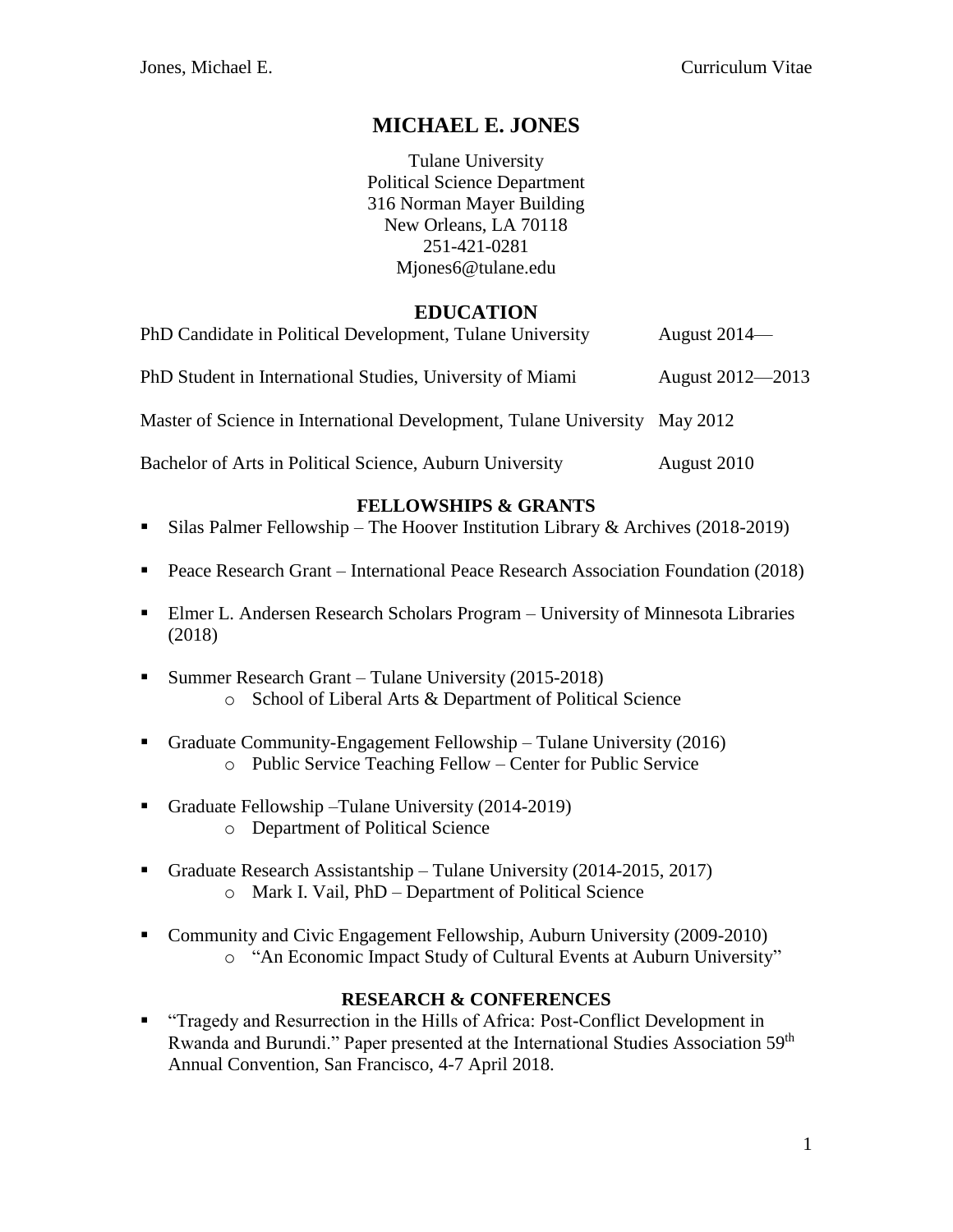- "Economic Development in Ethnically-Fragmented Post-Conflict Societies." Paper presented at the 1st Concordia-McGill Universities African Studies Conference, Montreal, Canada, 5-6 October 2017.
- "Consociationalism Revisited: Power-sharing in Ethnically Fragmented Societies." Paper presented at the 75<sup>th</sup> Annual Midwest Political Science Association Conference, Chicago, 6-9 April 2017.
- "The Power of Ideas in Small, Open Economies." Paper presented at the Southern Political Science Association 2017 Annual Meeting, New Orleans, 12-14 January 2017.

## **TEACHING**

- Graduate Teaching Assistantship Tulane University (2015-2017)
	- o POLS 2010 Scope & Methods of Political Science
	- o POLC 2300 Introduction to Comparative Politics
	- o POLI 2500 Introduction to International Relations
	- o IDEV 1010 Introduction to International Development
- **•** Instructor Tulane University (2016)
	- o SRVC 4890 Public Service Learning
- Graduate Teaching Assistantship Tulane University  $(2012)$ 
	- o IDEV 1010 Introduction to International Development

# **HONORS & ACTIVITIES**

- Co-Chair of the Editorial Board University of Miami o *Miami International Studies Journal* (2013)
- Editorial Board Saint Mary's University o *Ellipsis…A Research Journal*, Issue 2 (2013)
- *Pro se* U.S. Utility Patent Application (2013) o "Device for Retracting or Protracting a Pier"
- Omicron Delta Epsilon The International Economics Honor Society (2012)
- Yale-Tulane Emergency Support Function (ESF) Special Report: Thailand Flooding (2012)
- Planning Committee (Appointed) Payson Center for International Development Graduate Student Association (2011-2012)
- **•** Phi Kappa Phi Honors Society Award  $-7$ <sup>th</sup> Annual Undergraduate Research and Creative Forum (2010)
	- o "An Economic Impact Study of Cultural Events at Auburn University"